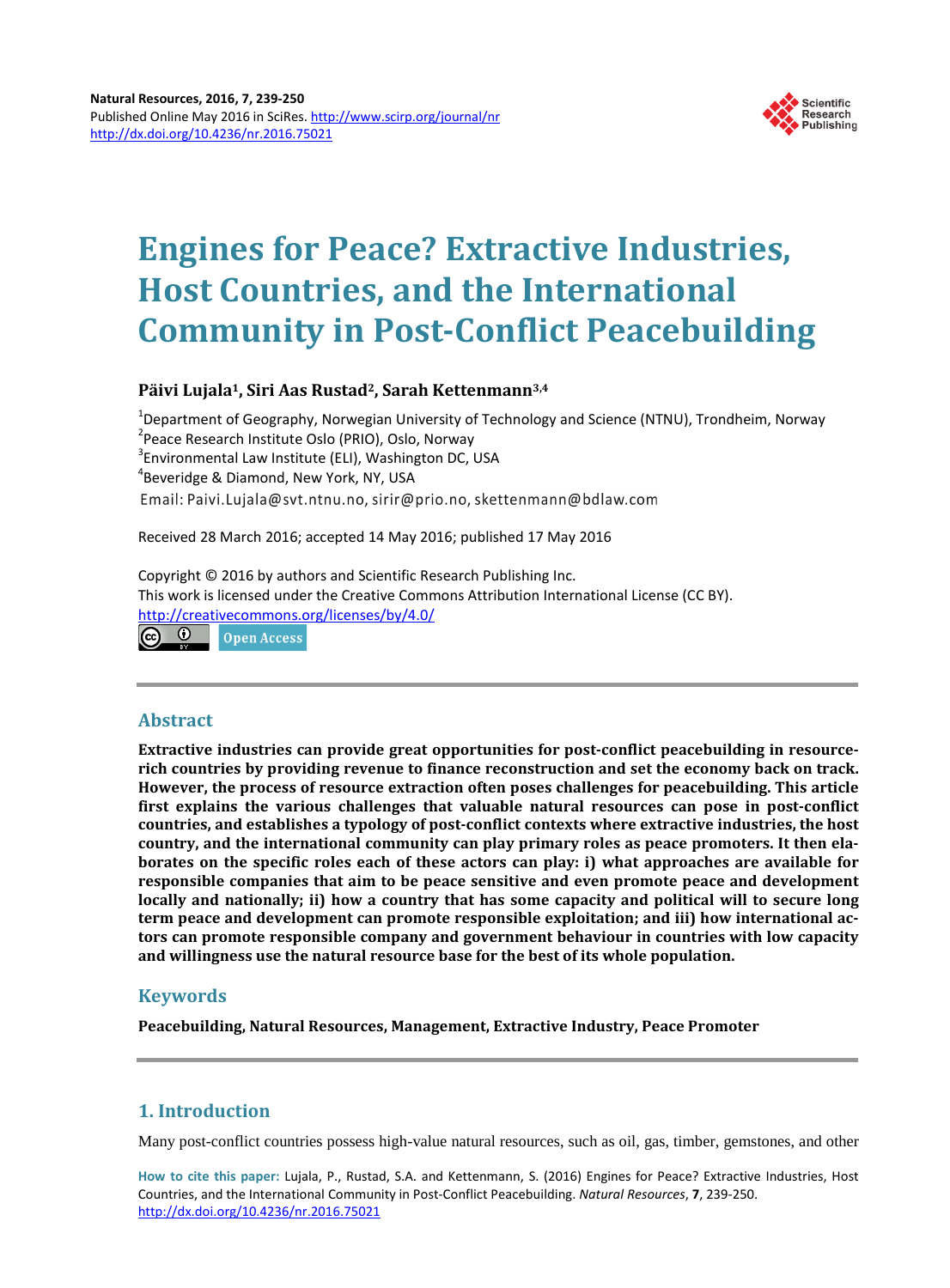valuable minerals, which can play a decisive role in economic recovery and peacebuilding. In many of these countries primary commodity exports account for the lion's share of total exports, providing often more than 30% of GDP and over 50% of the national budget [\[1\].](#page-9-0) For example, Angola's crude oil and diamonds accounted for over 90% of all exports, over 70% government revenues and almost 60% of the nation's GDP in the years fol-lowing the end of conflict in 2002 [\[2\].](#page-9-1) Other examples of post-conflict countries rich in—and dependent on natural resources include Iraq, Sierra Leone, Liberia, Sudan, South Sudan, Democratic Republic of Congo (DRC), Timor-Leste, and Algeria.

These resources provide a great potential for revenue and development. In the peacebuilding process, extractive industries can play an important role in realizing revenues from highly valuable natural resources and bringing direct foreign investment into the country. In short, extractive industries are a key contributor to the economic boost natural resources can provide to post-conflict countries. Without these companies the resources would, in many cases, remain underutilized. In addition to contributing to national recovery and reconstruction, the presence of extractive industries can indirectly support peace processes at the local level by providing local people tangible peace dividends, for example, in the form of new income sources, jobs, improved infrastructure, and even helping to meet basic needs.

Peace brings with it both expectations and demand for development and prosperity, and the opportunity provided by high-value natural resources places great pressure on donors, post-conflict governments and the extractive sector to get mining and exploitation underway [\[3\]](#page-9-2)[-\[7\].](#page-9-3) Further, natural resources and extractive industries also provide a promise of lucrative profits to well-positioned individuals, groups and companies. In an ideal world we would like to see responsible companies operating in post-conflict countries where the government takes seriously its responsibility to manage, preserve, and exploit its natural resources and has the will and capacity to use the ensuing revenues in an accountable manner and for long term development.

Unfortunately, this is often not the case. More often than not, high-value resources have been a curse rather than a blessing for countries with limited institutional capacity, and especially in countries recovering from armed conflicts [\[5\]](#page-9-4) [\[8\]](#page-9-5)[-\[10\].](#page-9-6) Policy choices by both government and companies too often undermine the peace process: Companies may find themselves operating in countries where political elites divert rights to resources and resource revenues to small groups or to prestige projects that do not serve the interest of the ordinary citizens. Corruption might be rampant within government ministries, regulatory institutions, and local communities alike. The legislative framework concerning resources and resource exploitation is often little developed, weak, skewed to benefit one party over another or not enforced. The environmental standards can be lax or completely lacking, and the local people may be excluded from the decision-making processes. Some companies seek to exploit these types of situations; others take their corporate social responsibilities more seriously, but may be hampered by the government from establishing good practices or forced to work around corrupt officials.

The fact that valuable natural resources can both promote and challenge peace in post-conflict countries has been largely ignored in resource curse literature as well as in the wider research into peace and conflict [\[10\].](#page-9-6) In the following pages we discuss challenges valuable natural resources pose for peacebuilding in post-conflict countries and some possible policy options for post-conflict countries that are attempting to build peace amidst rich natural resources. We start by briefly stating why the extractive sector has a special role in the post-conflict context and why high-value resources pose such a challenge to peace. We then briefly present our framework for the main discussion, which focuses on i) what approaches are available for responsible companies that aim to be peace sensitive and even promote peace and development locally and nationally; ii) how a country that has some capacity and political will to secure long term peace and development can promote responsible exploitation; and iii) how international actors can promote responsible company and government behavior in countries with low capacity and willingness use the natural resource base for the best of its whole population.

#### **2. Why Are High-Value Resources and the Extractive Sector a Challenge for Peace?**

When peace comes to a country rich in high-value natural resources, extractive industries are among the first foreign investors to enter or return to the country. These companies have little to no flexibility in where their business may be located and must consequently move to where the oil, gas, metals, and minerals lie underground. For these companies, countries that move from war to peace can offer vast, untapped sources for exploitation. Good margins and the advantage of being among the first to secure the most lucrative rights can lead to a race in which issues related to transparency, corporate social responsibility, expectation management, and environmental and social consequences may be side-stepped by the companies, or used strategically to obtain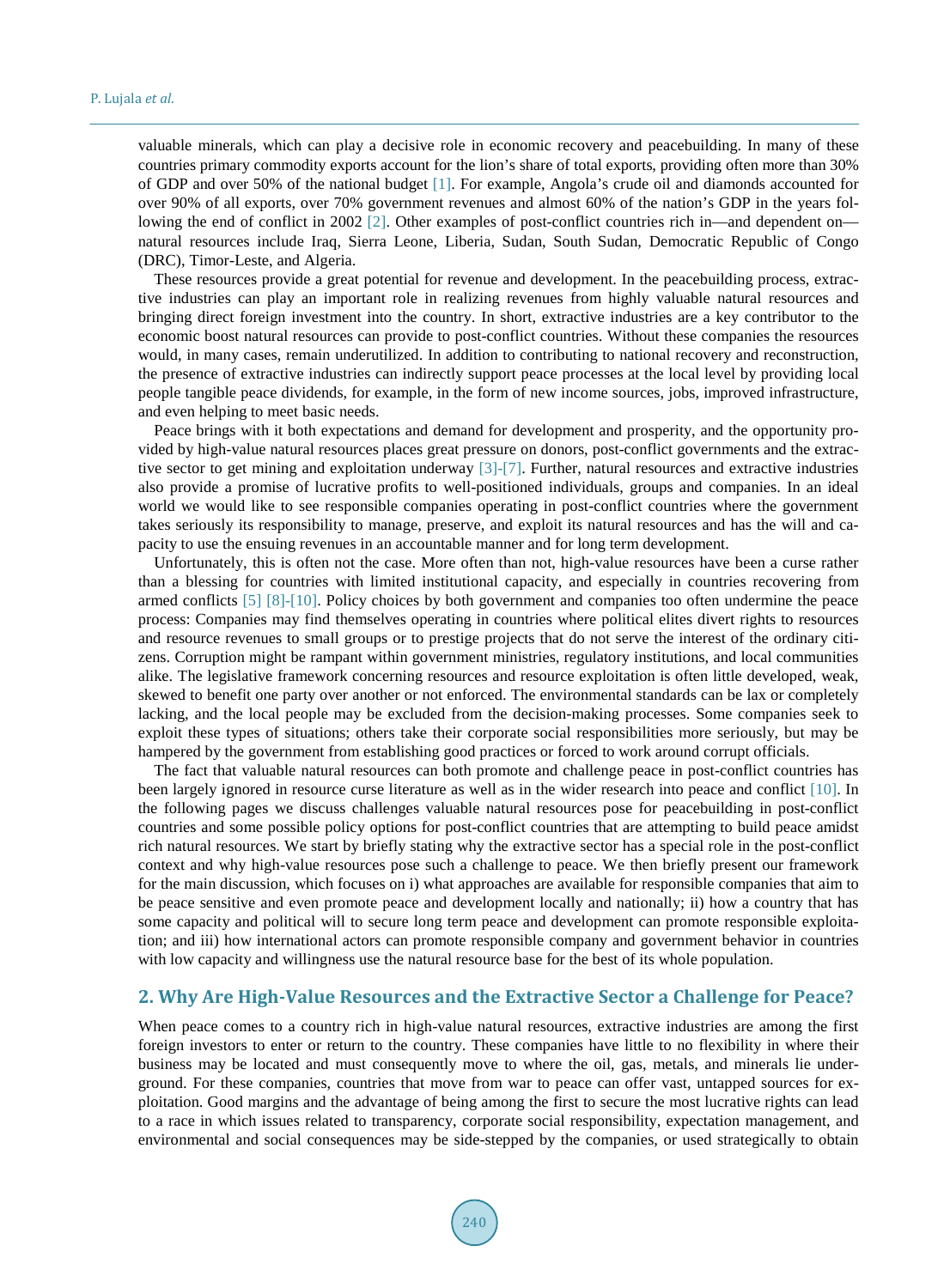operating licenses and concessions.

Similarly, governments may also be inclined to get extraction underway as rapidly as possible and to grant permissions without adequate processes to assess the consequences, to include local society in the project, and to ensure good contracts with the extracting company. Transitional and elected post-conflict governments and international development agencies alike encourage the introduction or reintroduction of private businesses and corporations that are able to invest quickly and generate revenues shortly after, and often even before the operations commence (for example, through payments for exploration grants and concession rights, signing bonuses, etc.). Further, authority figures in power during interim or transitional governments may be tempted to grant exploration and exploitation rights to dubious companies soon after peace to reap benefits before more accountable governments are established by election. Thus, post-conflict countries may need to deal with contracts signed by previous governments, transitional governments, or rebel groups, in which the short-sighted interests of the few may have trumped the long-term development needs of the population as a whole. For example, in DRC, the state had granted mining companies tax exemptions for periods up to 30 years during or immediately after the two Congo Wars (1996-1997 and 1998-2003) [\[11\].](#page-9-7) Thus the Congolese state and people were deprived of important fiscal revenues.

The lack of enforcement mechanisms in place to monitor existing laws and regulations can jeopardize even the best intentions. Governments might be unable to secure the appropriate means needed to realize and enforce existing laws. These means might include training of local law enforcement officials or judicial authorities. Individuals who were trained before the conflict may have left or may not be accustomed to the new legal system in place.

At the local level, competition over access to resources—which may include established residents, returning refugees, displaced persons, ex-combatants, and migrants—may spark tensions over overlapping claims, unclear rights to resources, and differing views on which entities have the authority to grant resource rights and access. Such tensions may be further aggravated by environmental damage related to resource exploitation. The resulting disputes between communities, various levels of government, and extractive firms can undermine, destabilize, or even derail the peacebuilding process.

Besides opening up a valuable and contested playground that creates special challenges in the peace process, valuable natural resources and conflict are often interlinked in the first place [\[9\]](#page-9-8) [\[12\]](#page-9-9)[-\[14\].](#page-10-0) In worst case, the rush is after the very same natural resources that played a role in the conflict. Abundant resources directly affect and even cause conflict as they increase the value of state capture and encourage resource-rich regions to seek greater autonomy or outright secession. Resources are also used to finance warfare and can be looted for private enrichment during the conflict. Finally, valuable natural resources may also increase the risk of conflict indirectly through their negative impact on economic performance and institutions [\[15\].](#page-10-1) Thus, high-value natural resources make it more difficult for these countries to build sustainable peace; conflicts in which natural resources played a role have a higher likelihood of relapsing than other conflicts [\[16\].](#page-10-2) Therefore, it is essential that the governments, companies and the external actors consider the linkages to conflict when designing policies for management of valuable natural resources [\[8\]](#page-9-5) [\[17\].](#page-10-3)

#### **3. Discussion Framework**

The post-conflict context is often very chaotic, and complex, with many actors. To simplify we have created a framework that describes who the main peace promoters are depending on the post-conflict context. There are four different categories, based on the performance of the government (bad-better) and how responsible the extractive company operating in the country is (less-more) (**[Figure 1](#page-3-0)**). This is, of course, a very crude simplification, and it is possible that the quality of a country's governance can improve or worsen over time, and that a single country can have a combination of more or less responsible companies. Nonetheless, this framework allows us to more clearly discuss the roles that can be played by the actors considered in this article—the international community, governments and companies—under different circumstances.

Managing natural resource extraction and operating in a post-conflict country is a challenge both for companies and governments. Ideally, a company will seek to promote peace—or at least to be peace neutral—through its operations in a country where good governance is established or in the making. In this context, both the company and the host government can be seen as the main peace promoters (top-right corner in **[Figure 1](#page-3-0)**).

The world rarely is ideal in these respects, especially in post-conflict countries. Unfortunately, too many companies show little consideration to peacebuilding work. Some extractive industries maintain corrupt, non-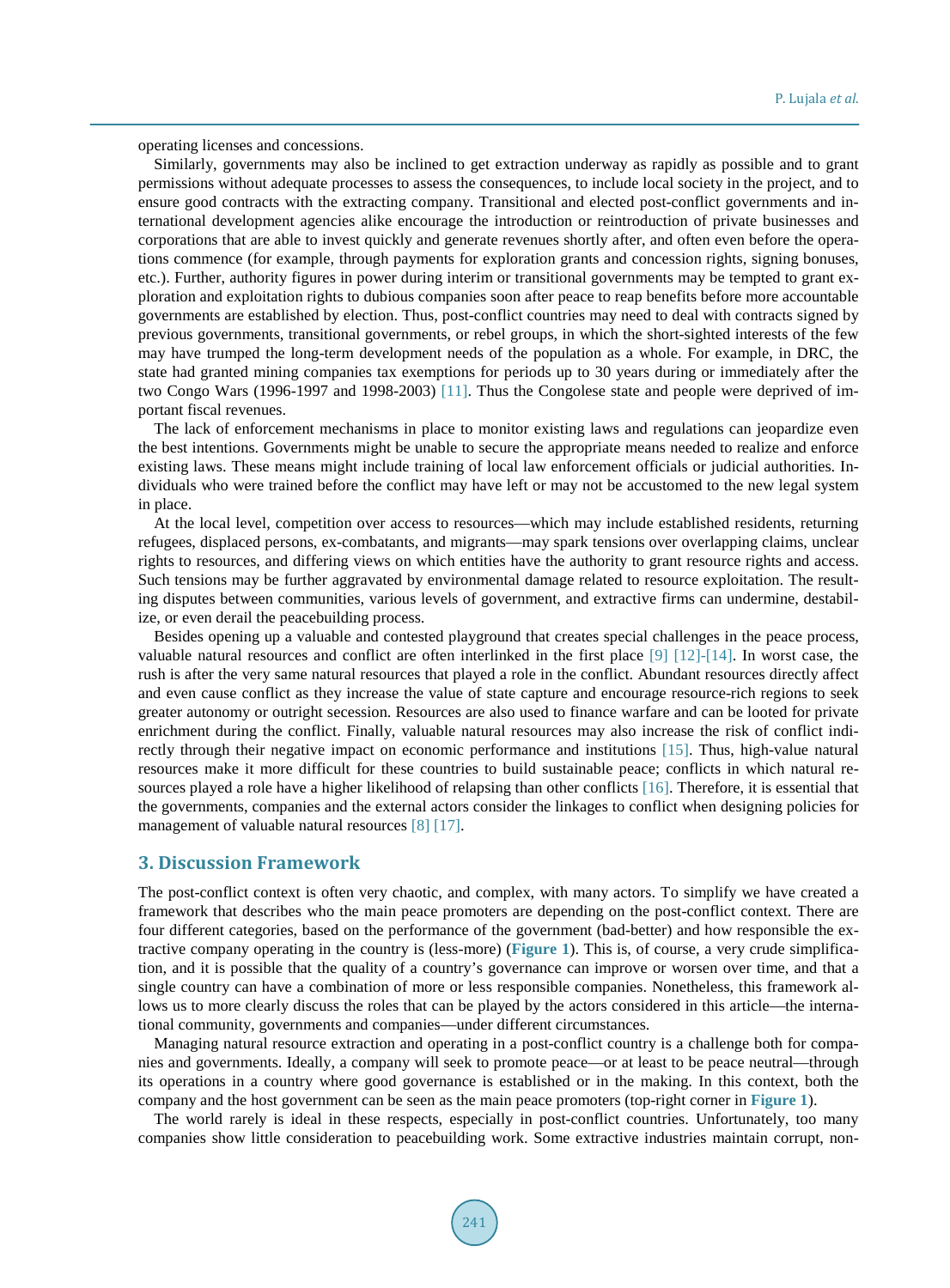<span id="page-3-0"></span>

contexts.

transparent, or unsustainable practices, taking advantage of communities unprotected by laws, or even [un] knowingly contributing to tensions among conflicting communities, thereby fuelling the relapse of conflict. Sometimes such companies operate in countries that seek to establish better institutions or have a high level of political will to promote decent company behaviour. In this context, the host government will have to take on the role of the main peace promoter (top-left corner in **[Figure 1](#page-3-0)**). This was the case in Liberia after President Sirleaf Johnson came to power in 2006. She annulled all timber contracts dating from the (pre-) conflict time and renegotiated better contracts with some extractive industry companies that increased the government's share of the revenues as well as improved working conditions for the employees [\[8\]](#page-9-5) [\[18\]](#page-10-4) [\[19\].](#page-10-5)

In other cases, companies wanting to promote high ethical standards may face barriers from governments less concerned with promoting long-term peace, economic growth, and decent behaviour. In these cases, the company itself together with the international society must take responsibility to promote sounder resource management (bottom-right corner in **[Figure 1](#page-3-0)**). This is often challenging in hostile environments. In the case of Chad, for example, a consortium of oil companies together with the World Bank set up a system to ensure a more transparent and fair use of the revenue from the newly started oil production. However, the system became instead a tool for the country's dictator to gain control over the resources: *In* 2000 *Chad was an illiberal, conflict-ridden country without oil*; *today it is an illiberal, conflict-ridden country withoil*. *The main things that have changed are that the benefits of retaining power are vastly higher*, *and that the government now has the money to buy arms* [\(\[20\],](#page-10-6) p. 333).

The worst case scenario is a post-conflict country where the regime has little ability or willingness to manage the valuable natural resources in a good manner and to regulate the operations of extractive industries, and where the extractive industry companies operate without regard to corporate social responsibility and the special challenges posed by the post-conflict context. In this instance, it may only be the international society that has the capability to monitor companies through promoting and enforcing, for example, international standards on good company conduct, revenue transparency, and commodity tracking systems and to compel the government to engage in policies that can promote better management of the natural resource base and the revenues its receiving from the extractive companies (bottom-left corner in **[Figure 1](#page-3-0)**).

In the following sections we elaborate on some of the key roles the company, the host government, and the international community can play when they are in a position to be the main peace promoter.

# **4. The Companies as the Peace Promoters**

Although it is widely accepted that business of business is business, there is a debate about to what extent firms should be actively promoting peace or even reacting when states fail to exercise minimum standards of governance. In any case, in recent years several extractive companies have come to realize that to secure long-term profitability, and to build their reputations, they need to establish themselves as a "responsible" company. Consequently, an increasing number of companies are starting to take their ethical responsibilities more seriously and engaging in corporate diplomacy [\[21\].](#page-10-7) However, in many post-conflict countries, laws and regulations are in a state of flux. Relevant laws may not be in place, may conflict with one another, or may be holdovers from the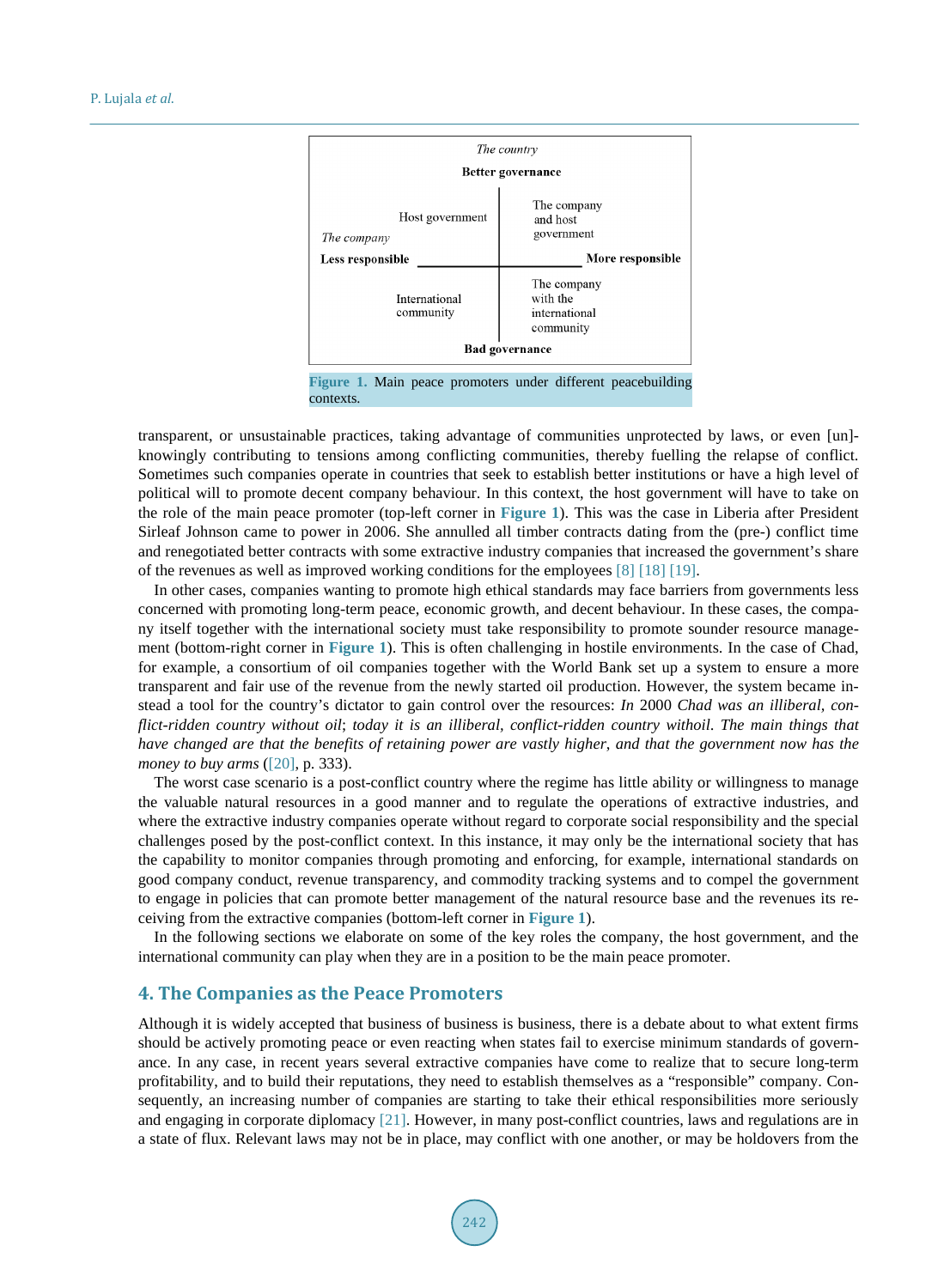interim or pre-conflict government period, adding to general confusion about how the legal framework will develop, which laws are to be followed, and which ones are to be enforced. In these situations, businesses can find it difficult to follow the rules and conduct ethically sound operations. It is not uncommon that the conditions set by the government, such as deadlines, hamper companies' ability to make thorough environmental and social assessments.

Extractive companies operating in the post-conflict context must give special consideration to several aspects of their business. For example, they may be subject to a concession review or cancellation process by the interim or post-war government, and may need to assist in developing a credible concession process. Sometimes the companies may need to adhere to global initiatives such as the Kimberley Process, EITI, or Voluntary Standards (which will be described later in this article) because the home or host country or an investor requires it. However, not all countries or investors require this. In the absence of larger initiatives, one of the important things extractive companies can do is to develop their own principles of transparency and conduct extensive environmental and social assessments with regard to their operations, contracts, and revenues regardless of whether they are required to do so or not.

Within their local areas of operation, the companies need to take into consideration local livelihoods that depend on small-scale mining which can be unofficial and even illegal. In some cases, small-scale exploitation of valuable natural resources, such as diamonds or forest products, may have developed as a coping strategy during conflict and can be the economic backbone of war-torn communities. Local populations may accordingly view any disruption of their livelihoods, through large-scale exploitation, as a negative side effect of peace and feel strong resentment towards the companies operating in the area. These can be compounded by the fact that the when state institutions lack capacity and effectiveness, as they often do in post-conflict situation, the local populations may adhere to local traditions and customary laws that may be in conflict with national law.

Thus, the businesses may need, and should be encouraged, to develop both legal and social licenses to operate, and when local populations are excluded from negotiations, firms bear the burden of seeking a "social license to operate" from local communities [\[22\].](#page-10-8) In areas where state governance is lacking, weak, or corrupt, traditional religious or customary leaders may play stronger roles in governing local communities. If extractive industries do not recognize this cultural institution within the region in which they operate, they may intensify tensions with local communities or within local groups. At same time, the companies, by being too sensitive to local traditions, may unintentionally cement local power structures that marginalize substantial segments of the local people, for example, by letting the local elites take over the negotiation process and accrue the most benefit from the company's operations, services or revenues it generates in the community. This means that the companies need to carefully assess the local context to design approaches that are effective and that promote equity. This is especially demanding in war-affected mining areas as these communities, and the marginalized groups in particular, often bear a double burden: the effects of the war and the effects of the project. Consequently, the capacity of the local people may not be large enough to participate and advocate their interest. It can be the case that the company needs to facilitate building up the local capacity and competence before they can even start to negotiate the social license.

Extractive industries that were in the region before or during the conflict need to directly address past grievances of local communities surrounding wealth sharing, recognition of land claims, and environmental degradation, especially when these played a role in causing or sustaining the conflict [\[22\].](#page-10-8) Unless these are addressed satisfactorily, reopening of a mine can be impossible, as was the case in Bougainville, Papua New Guinea (PNG), where the Panguna copper mine was central in the conflict between the central government and island population (1989-1999) and still to date has not been reopened.

Also companies that arrive to conflict-ridden regions where there has not been extraction before need to take into account the conflict in their relations with host-community. In post-conflict Guatemala, the Marlin mine owned by the Canadian mining company Goldcorp was regarded by the international community as a great opportunity for economic development and livelihoods recovery. However, the neighbouring communities of the gold and silver mine were inherently distrustful and resistant of the project, citing past grievances and violence that were never addressed [\[22\].](#page-10-8) This is an example of a case in which extractive companies' operations in newly "opened" countries foment chronic distrust among local communities and the government. Trust building thus becomes a key element of company-community relations, for example, through multi-stakeholder groups including civil society, (local) government and the extractive industry.

One option the companies have is to provide social services to, or even share revenues with, the local com-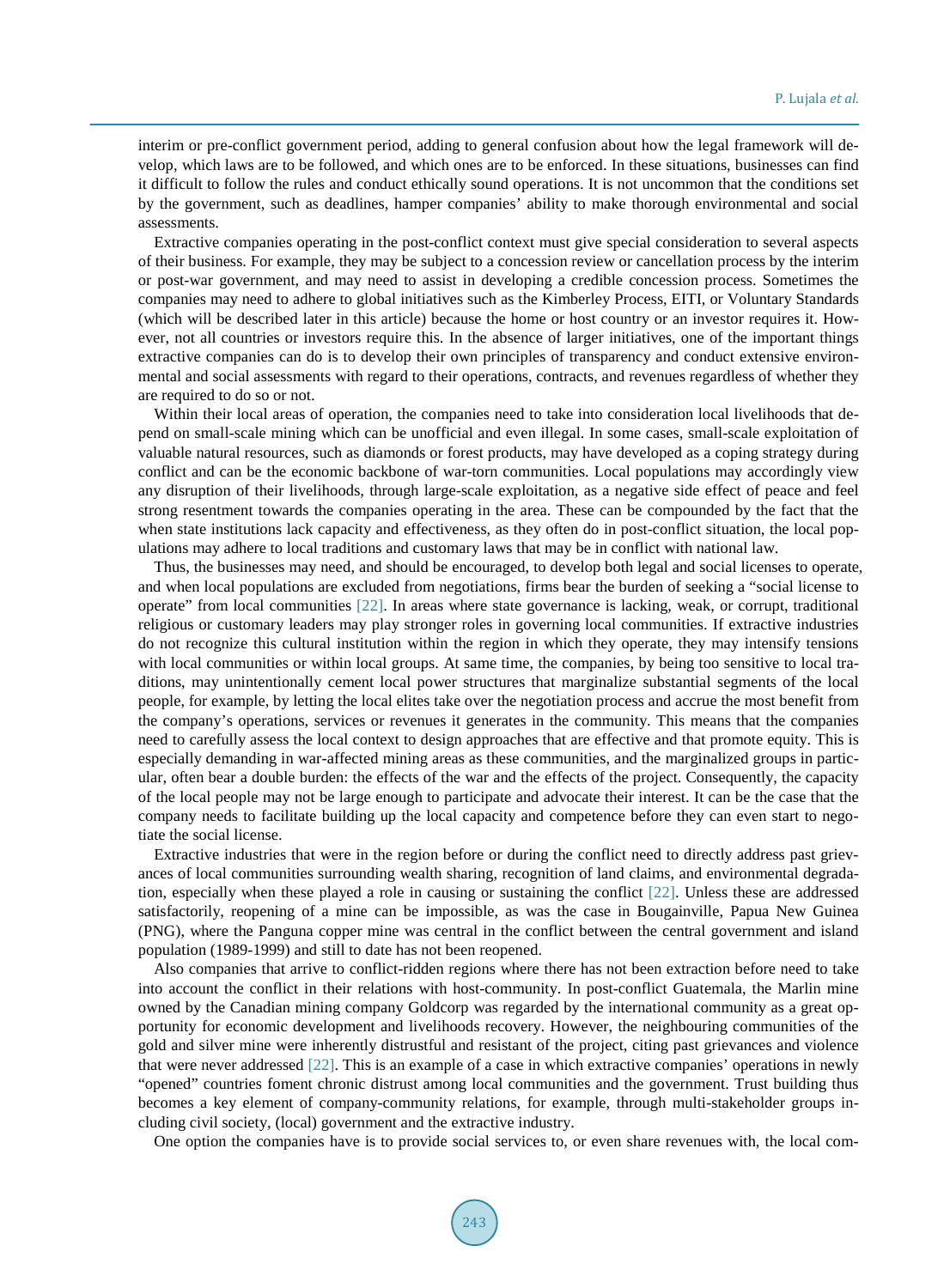munities, either because the government is not able to provide this or to buy good-will among the population [\[23\].](#page-10-9) In cases where the state fails the population, the company may even have a moral obligation to do so [\[24\].](#page-10-10) However, these services may cause more harm than good in the long run and should thus be considered carefully [\[23\]](#page-10-9) [\[25\].](#page-10-11) These types of schemes can create a dependency relationship between the local community and the company, making a break-up of the company problematic for the community as the services provided are not sustainable without the company's presence. In addition, such a relationship could further deepen the distrust between the government and the local population, taking away the responsibility of the government to deal with the situation in the area and as the provider of services and infrastructure to the population.

#### **5. The Government as the Peace Promoter**

Things brighten when there is political will at the top level or the institutional set-up is partially functioning. This is reflected in the top-left corner in **[Figure](#page-3-0) 1**. The challenges may be as huge as in any other post-conflict country: flight of competent personnel, lack of resource base assessments, war-time mining, pressure to get revenues flowing, etc. However, a range of approaches to more effective and sound natural resource extraction become more feasible when there is more capacity and political will to push for reforms and follow them through. It is important to ensure that new extraction contracts follow the best practises and that the host county secures a fair share of the revenues. Equally, attention needs to be paid to review and renegotiate existing extraction contracts. To combat corruption and patronage, and to increase the revenue flows to the state, a key approach is to design and implement mechanisms for transparency and accountability. This means that there should be full openness and disclosure from both the government and the company about contracts, revenues and operations.

# **5.1. New Contracts**

Contracts and concessions are important tools in managing natural resources and a key instrument in determining the government's share of the generated revenue flows. Poor contracts and concessions do not only deprive the state of revenues, they may also result in unsustainable or too rapid extraction, using extraction methods that are wasteful, exploiting people, and destroying the environment. Poor contract terms may foster corruption and give extractive firms too much power in the country's internal affairs.

Poor contracts may also undermine the state's legitimacy in the eyes of the population, if the contracts create the impression that the state is corrupt or incapable of looking after the natural heritage of the country. In addition, many post-conflict governments enter in the negotiations as the weak party: They often have a less precise estimate of the real resource base than the companies themselves. This combined with the urgency of time and large risks related to large investment projects, results in negotiations conducted under unequal terms.

The legal framework concerning natural resource management or contracts and enforcement of the existing laws and regulations may be outdated or outright absent. Therefore, it can be in the country's best interest to impose a moratorium on new contracts until appropriate processes for negotiation, award, and follow-up are in place, including environmental and social standards and safeguards for extractive industries [\[17\].](#page-10-3)

#### **5.2. Concessions Reviews**

Many post-conflict countries inherit contracts that grant extractive companies unduly high profit margins, generous tax exemptions, or other benefits. Often they have been signed under conditions that lack transparency and accountability, may have not been approved by local communities, and may fail to stipulate appropriate environmental and social standards. Such contracts can not only lead to significant losses of public revenues, but can also generate grievances, tensions, and even violence.

The contracts may have been signed by pre-war governments, war-time governments that were under pressure to finance the warfare or by rebel groups, and they may no longer, or never were intended, to serve the best interest of the nation; they may have even been signed to derive personal benefit from the exploitation [\[18\].](#page-10-4) Transitional governments, on the other hand, may have worked under short time-horizons and pressing needs, and may have attempted to direct financial benefits to small groups or to secure their place in the upcoming elections. To cope with such contracts, the government can engage in reviews, where the contracts are evaluated against set of criteria to ensure legality, profit sharing, and taxation, and those found non-compliant need to be cancelled or renegotiated [\[18\]](#page-10-4) [\[19\].](#page-10-5)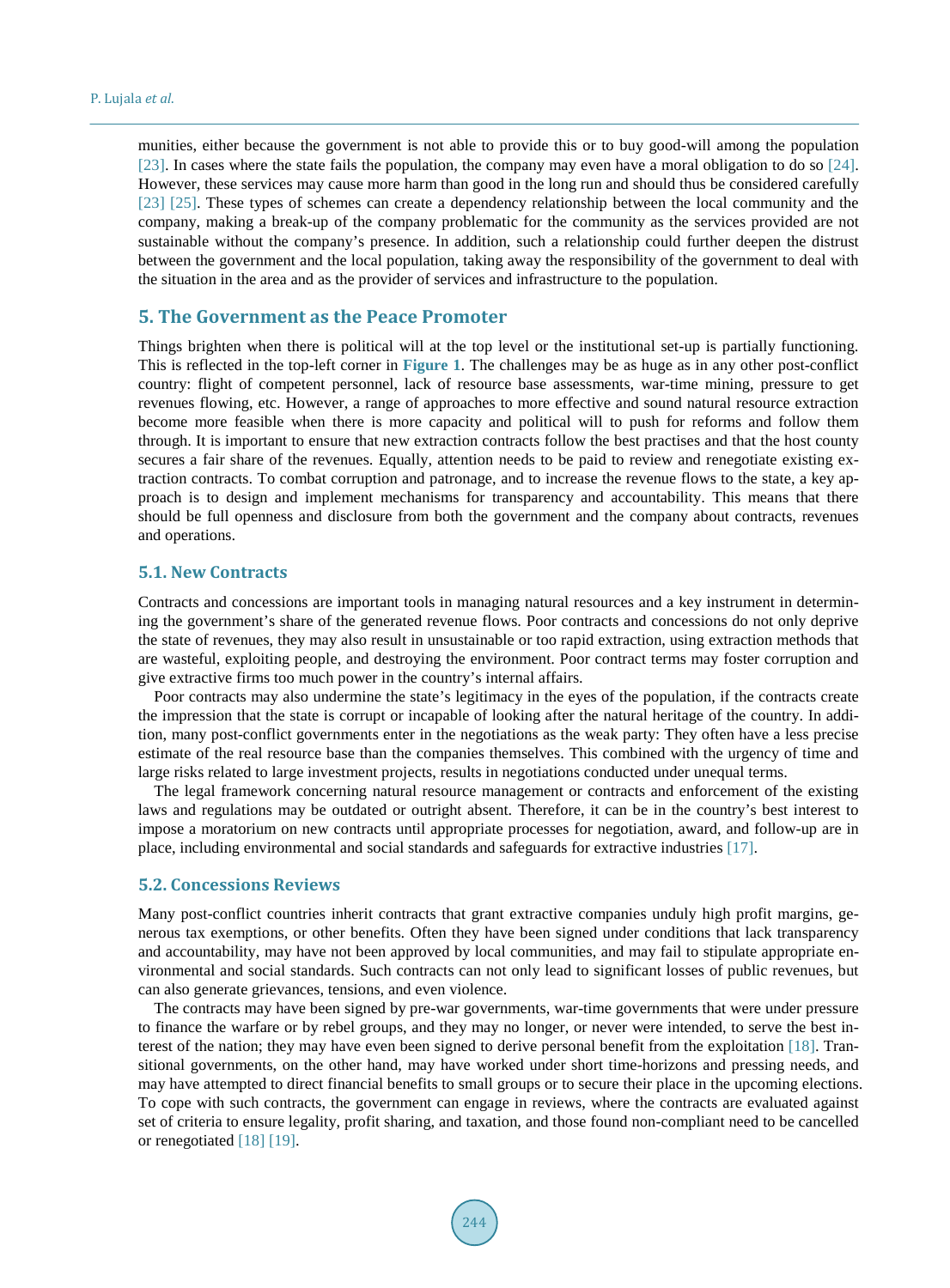An example of a successful review round can be seen in Liberia, where the Liberian government, under international pressure, initiated a review of all timber concessions after the end of the civil war [\[7\]](#page-9-3) [\[8\]](#page-9-5) [\[19\].](#page-10-5) The review concluded that all timber concessions were illegal, which was followed up by President Ellen Johnson-Sirleaf who cancelled all forest concessions as her first executive order. In addition, the President and a government negotiations team comprised of participants from the Ministry of Lands, Mines and Energy and the Ministry of Agriculture reviewed and redrafted contracts with the two international giants Arcelor Mittal and Firestone [\[26\].](#page-10-12) The new contracts included a better deal for the government by using market price to determine the price of the iron ore, as well as increasing the lease price for Firestone. Further provisions on tax holidays, health care for workers and improved housing for workers were also included.

A similar review attempt was made in the DRC following the two civil wars (1996-1997 and 1998-2003) to assess mining contracts that were signed during the wars. In 2005, the Lutundula commission, an investigative panel aimed to uncover fraud in wartime contracts, recommended renegotiation and cancellation of sixteen contracts and judicial investigation of 28 Congolese or international companies. However, in contrast to Liberia, the commission's report was not addressed by the DRC president, government and parliament, and was quietly buried [\[18\].](#page-10-4) 

The experience of concession reviews in Liberia and DRC demonstrates that political will is crucial to make such reviews effective. In Liberia, President Johnson-Sirleaf showed clear political will from the top level of governance to deal with corrupt contracts and concessions. In DRC, on the other hand, the Lutundula commission struggled to get both political and economic support at the national level to conduct the review and set the results in action.

#### **5.3. Transparency Initiatives**

The extractive industries can also pose challenges to peacebuilding if they do not honestly report their earnings and expenditures and transfers to government. Lack of trust and openness in revenue streams from the companies to the government can lead to increased corruption, thus depriving the people for the revenues from the resources [\[27\]](#page-10-13)[-\[29\].](#page-10-14) But it may also lead to false allegations of corruptions because the expectations related to the revenues are too optimistic among the public, which can stir unnecessary tension [\[30\].](#page-10-15) By providing information publicly it is possible to set spotlight on companies' activities, revenue sharing between companies and the state, and the state's use of revenues.

Several initiatives promote transparency within the extractive industry sector. Among the first initiatives was the civil society initiative Publish What You Pay (PWYP), which seeks to establish legal instruments such as stock exchange rules to achieve mandatory transparency of revenue flows between extractive companies and the host government. However, it is hampered by its voluntary nature and lack of host-country engament. An initiative that demands commitment from the host-government is the Extractive Industry Transparency Initiative (EITI). EITI is a framework that a country adopts in order to force its own agencies and the extractive companies to report revenues. Countries intending to implement the EITI need to go through a process which includes engaging the extractive industry and civil society in a multi-stakeholder group, production of annual EITI reports, and adoption of EITI standard. The validation as a compliant country has to be renewed every third year. The EITI Reports, which are compiled by an independent organization, include information about how much the companies have produced and paid to the government, and also disclose how much the government reports to have received in revenues from the companies. These reports may also include other aspects of natural resource governance such as recommendations for reforms.

The underlying theory of change for the EITI is that the disclosure of revenues should inform, raise awareness and empower the public to use this information to hold the government accountable for their spending and for receiving a fair share of revenues. EITI has made real advancement in making formerly hard-to-come-by information public, although its impact on corruption and other broader outcomes is contested [\[31\].](#page-10-16) Nonetheless, the efforts by the EITI, PWYP and other similar initiatives have made revenue transparency increasingly an international norm, and most initiatives now extend transparency to other aspects of natural resource governance [\[32\].](#page-10-17) With regard to EITI, some countries have made the EITI to extend beyond the minimum EITI requirements, for example, by including forestry (Liberia), requiring reporting at the sub-national level (e.g. Nigeria and Ghana), and listing publicly the benefiting owners behind the extractive companies (Liberia and DRC) [\[33\].](#page-10-18) With time, some of these are becoming institutionalized within the EITI standard. The new 2016 EITI Standard now demand that the future EITI reports include a much more detailed level of revenue reporting, such as disaggrega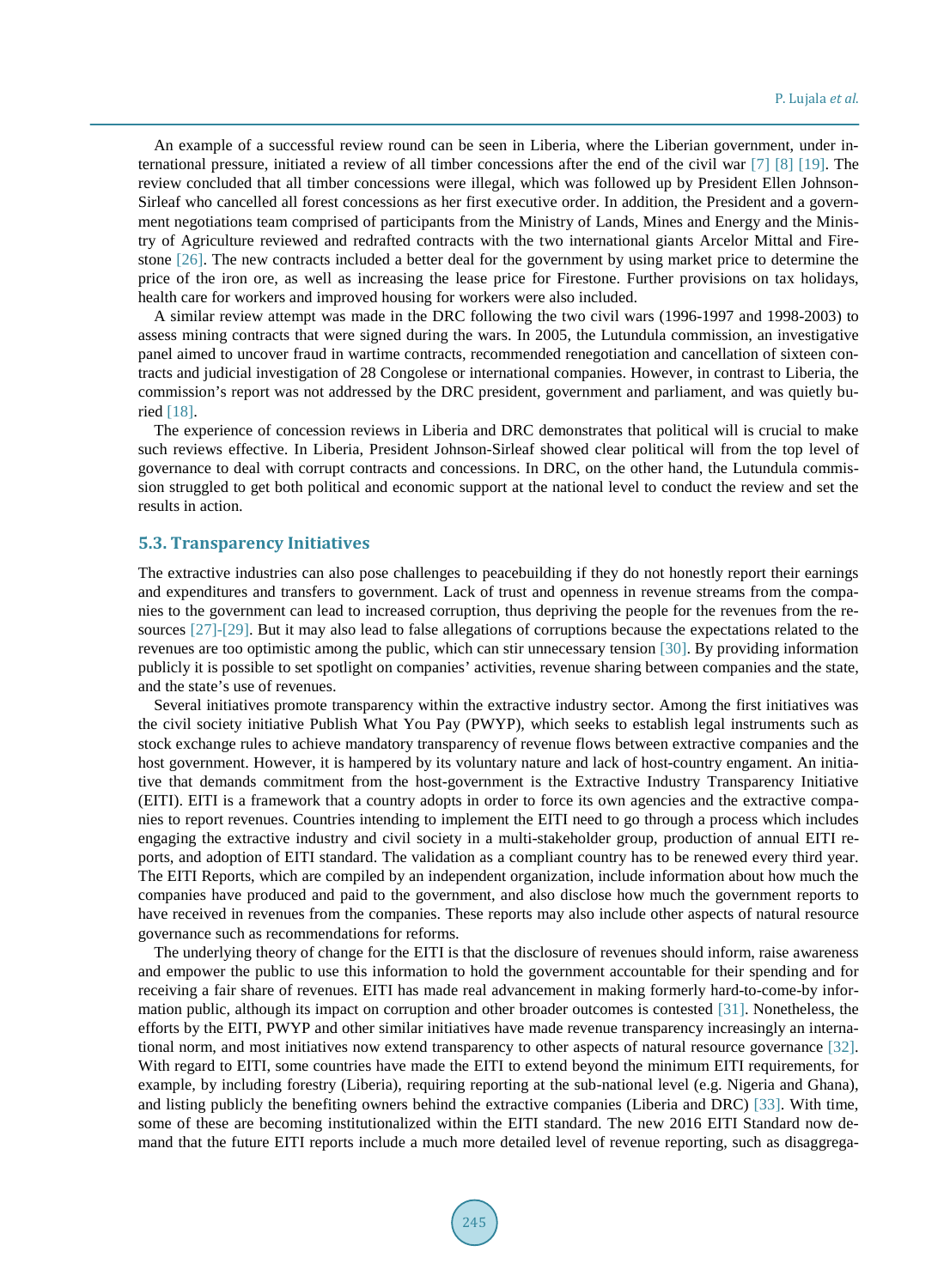tion at the company level, which further puts pressure on the companies [\[34\].](#page-10-19)

A country emerging from a conflict may not be able to implement EITI or other comprehensive transparency scheme at the start. However, it is important to include transparency as a principle in all new and reformed natural resource management institutions and regulations.

#### **6. International Community as the Peace Promoter**

When neither the company nor the host government is in a strong position to act as peace promoter, the international community may be able to play a role. In these situations, the outside pressure on companies becomes the main driver to ensure that companies follow decent standards with regards to corporate social responsibility. Donors, international organizations and financial institutions can attempt to curtail illegal exploitation and promote good company behaviour, for example, by enforcing commodity tracking systems and making financing to extractive industries conditional on some minimum requirements or imposing home-country legislation that require the operating companies to follow certain rules. In addition, in the wake of conflict, the international community may have a unique chance to push extractive sector reforms in the affected countries that can have long-lasting positive effects.

#### **6.1. Commodity Tracking**

One of the first tasks after a conflict ends is to curtail the access to resources looted during the conflict to finance warfare or personal gain. As peace is fragile in the beginning, some groups, so-called "peace spoilers" may actively seek to destabilize it and seek opportunities to finance renewed conflict. Other individuals or groups may use the chaotic situation to engage in, or to continue, illegal resource extraction. Companies that choose to trade commodities from such groups may intentionally or non-intentionally promote continued unrest and violence. This has been the case, for example, in the eastern part of DRC over the last decade.

The international community has established several initiatives to curtail this type of trade. By tracking the resources from the site of production to the end buyer, the buyers are able to choose non-conflict minerals, and thus the market and economic profit for trading with conflict minerals is decreased. One of the more well-known revenue tracking systems is the Kimberly Processes Certification System (KPCS). This was established in 2003 as a collaboration between national governments, the diamond industry and civil society. The aim has been to prevent diamonds from financing conflict, as was the case, for example, in Sierra Leone and Angola, by requiring that each diamond parcel have a certificate which traces the diamonds to its mining site.

The KPCS is a global, multi-stakeholder initiative, and its success has in recent years been hampered by its heavy, consensus seeking structure. Therefore, it can be more fruitful to establish commodity tracking schemes that are narrower in scope. An example is the *Tin Supply Chain Initiative* (*iTSCi*) of the International Tin Research Institute, an industry-based scheme developed in 2010, which is designed to track the supply chain for tin in the eastern DRC, from the mining site to the export point in Burundi and Rwanda.

One way to regulate extraction and trade is through companies' home country legislation or international legislation, an approach that PWYP is promoting. When the post-conflict country fails or is unable to guarantee "conflict free" exploitation, international agreements or home-country legislation may step in and compel the companies operating or importing from post-conflict countries to prove that their commodities come from legal sources and that mining or the trade does not contribute to (potential) armed groups. An example of home-country legislation that seeks to restrain companies' operation in conflict prone area is the Section 1502 of Dodd-Frank Wall Street Reform and Consumer Protection Act from 2010. It requires companies trading on Wall Street that import certain minerals from DRC and bordering countries to publicly provide details on their chain of supply.

Another attempt to control companies operating and importing from fragile areas are OECD's Due Diligence guidelines that were developed to assist firms to protect human rights and avoid contributing to conflict. The guidelines specify a number of actions that firms should undertake when operating in conflict-affected or highrisk areas, including suspending trade with dubious suppliers, using leverage over suppliers to compel them to adhere to the standards, working together with the local authorities to impose and enforce standards, and following up breaches.

#### **6.2. International Standards**

Because companies may underestimate the complexity of operating in post-conflict situation or be unaware of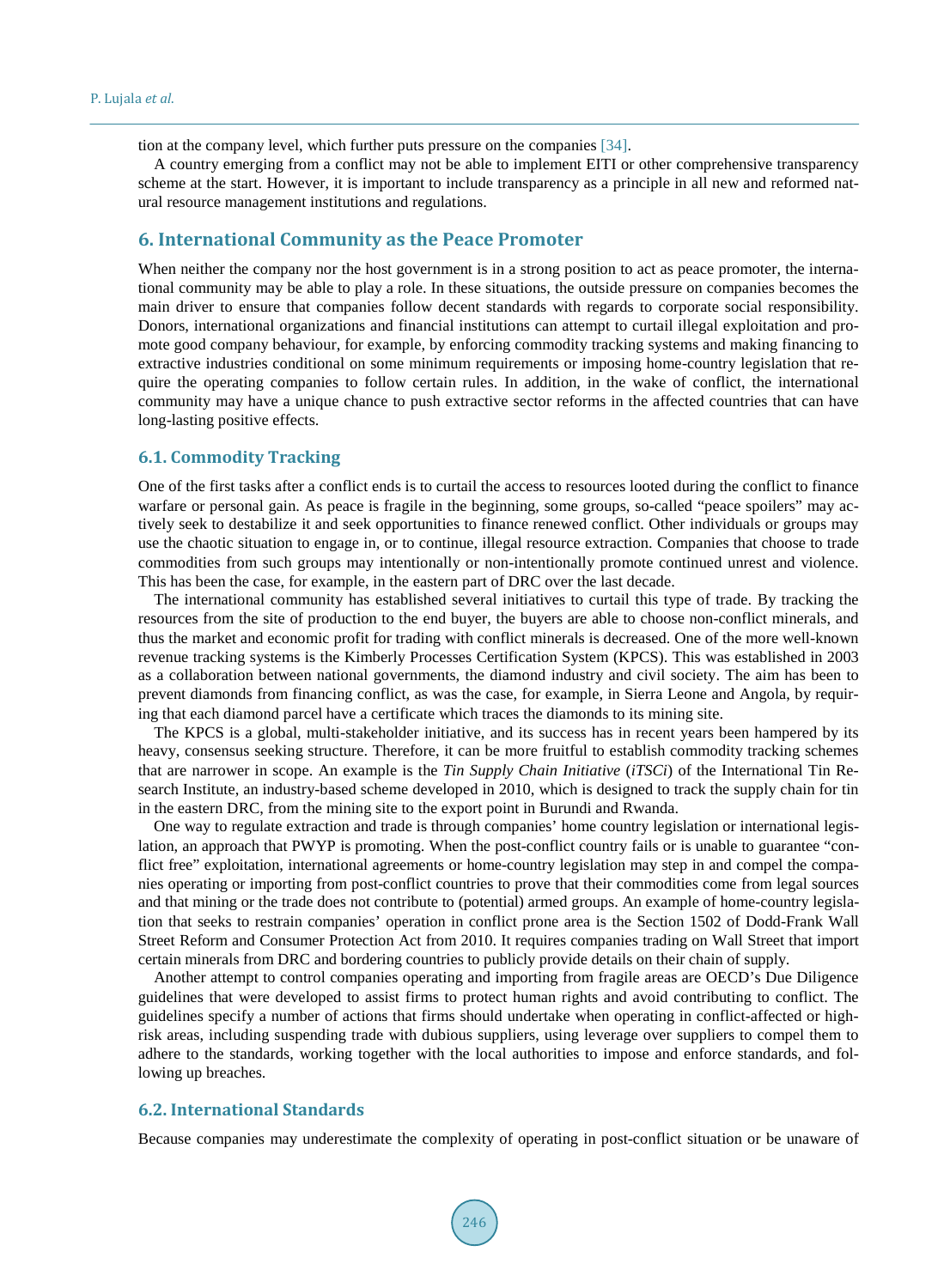the far-reaching consequences of their operations and may thus conduct only superficial assessments or only consider environmental consequences, the international community can step in by creating standards for responsible and peace sensitive operations [\[35\].](#page-11-0) In post-conflict situations, companies must be particularly conflict sensitive, even in the cases the natural resources or the extraction site have not been part of the conflict [\[22\].](#page-10-8) For example, Goldcorp that started gold and silver extraction in post-conflict Guatemala in 2004 faced several challenges stemming from the post-conflict environment even when neither the mine nor the company had anything to do with the Guatemalan civil war [\[22\].](#page-10-8) While tensions over land and other impacts on local communities are issues that often surface in mining areas, the social consequences of the conflict often make these particularly acute.

Banks and other investors have come to realize that impacts of extraction and tensions over extraction damage both natural and social environment, exposing extraction projects to unnecessarily high risks. The result is that the investors are more and more often seeking to subject the companies to more thorough and broader assessments both prior to and during the project establishment. Therefore, World Bank, International Finance Corporation, commercial banks and US and UK governments have been among the actors that have promoted and developed international standards to help extractive companies to engage in responsible natural resource exploitation, which are more and more adopted by companies like Goldcrop [\[35\].](#page-11-0) These include initiatives such as Voluntary Principles on Security and Human Rights by U.S. and UK governments [\[36\];](#page-11-1) Equator Principles by a group of ten commercial banks [\[37\];](#page-11-2) and International Finance Corporation's Performance Standards on Social and Environmental Sustainability [\[38\].](#page-11-3)

These types of standards aim at identifying and managing environmental, social, and security concerns in mining areas. Although the standards have often not been developed specifically for post-conflict settings in mind, they are relevant to peacebuilding because, among other requirements, they call for the investors and companies to evaluate, monitor, and respond to risks to the environment, land rights, migration, employment, and security. The idea is that banks and other institutions that finance investment on natural resource extraction have leverage over companies to compel them to follow set of best practices.

# **7. Concluding Remarks**

Resource-rich post-conflict countries are distinguishable from other post-conflict countries because they possess an internal financing source for post-war reconstruction and a potential base for economic growth. This significant opportunity is counterweighted, however, by the daunting challenge of managing these resources, their exploitation, and the revenues. This article has discussed the challenges that valuable natural resources pose to peacebuilding and the approaches that the extractive industries, the governments, and the international community can use to promote a durable, transparent business and management of natural resources and their revenues in the wake of conflict.

It is critical in the post-conflict context that the company maintains transparent relationships with all players, including government, local communities, and donors. When revenues have reached the government there is a need for a stable, equitable and fair distribution. This is normally not something that the extractive industry should actively monitor. On the contrary, this should be a national matter. However, it is important to distinguish between revenues that are transferred to the government—in other words, revenues to be used for development, rebuilding the economy, and so forth—and compensation paid to the local population due to land expropriation and environmental degradation as a consequence of the extraction. The former is the responsibility of the state, while the latter may be that of the companies.

A range of approaches to more effectively harness and govern the resource base and the revenues from the extraction becomes more feasible when there is more capacity and political will to push for reforms and follow them through in the country. For example, governance is more efficient when assessments, reporting, openness and transparency are no longer voluntary, but required.

The international community has often less direct influence on the resource-rich countries' governments as they are less dependent on donors and international financing institutions such as USAID and IMF. However, the end of conflict opens up an opportunity to push reforms as revenues from the resources are not yet accruing and the donor leverage is at its highest and donor conditionality is an instrument in the post-conflict period to support, compel, and supervise authorities and reforms. This leverage can be used to press legislative changes, initiate and pull through concession reviews, and to take initiatives to increase transparency and inclusion of public in the resource management in general and the local population at the extraction site. Even if political will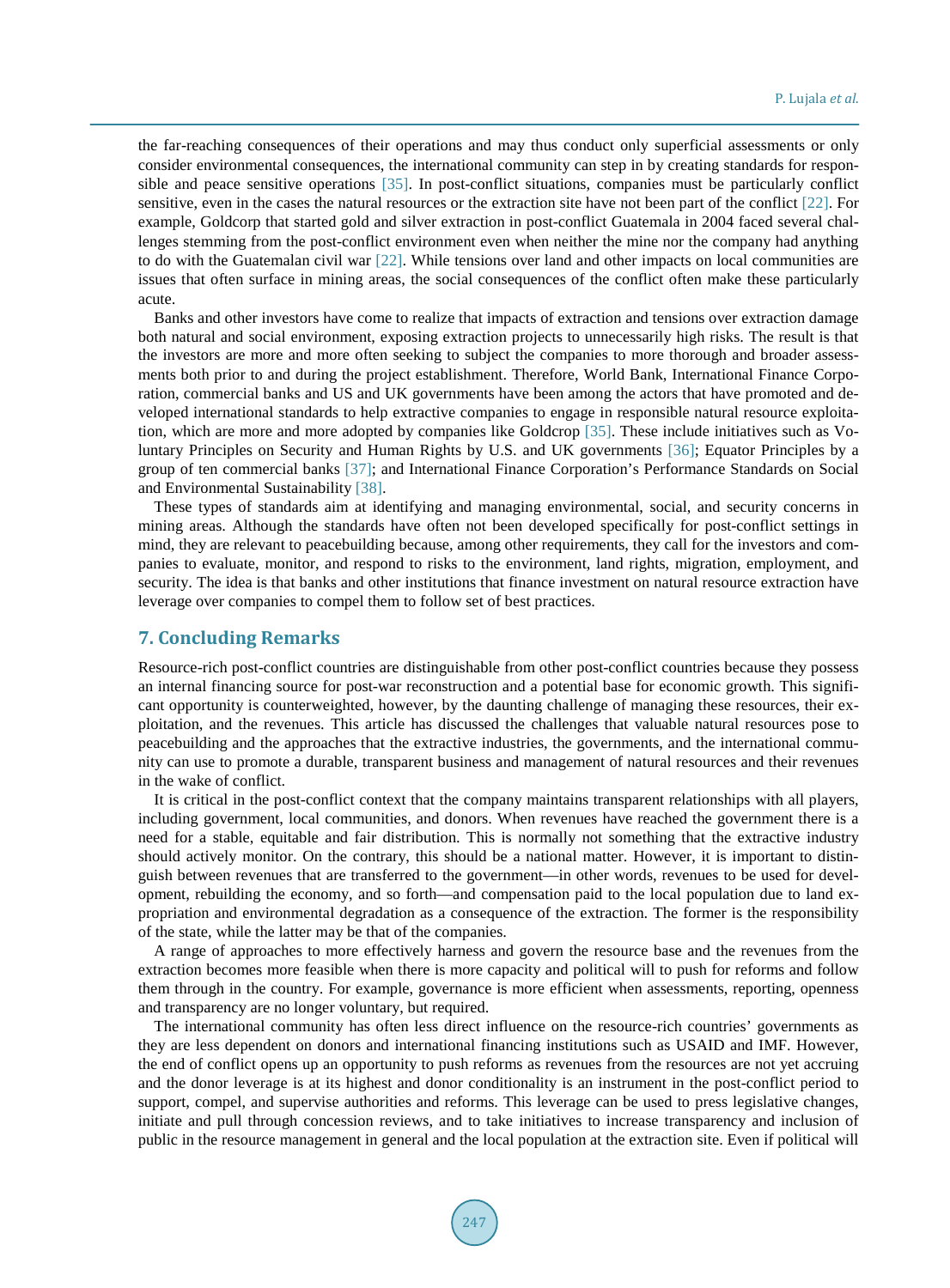for reform is present, pressure from donors like the UN and World Bank can substantially help in pushing and speeding up the process as was the case in Liberia where the UN sanctions on timber pushed Liberia to set up a transparent and accountable system for forest and forest revenue management [\[8\]](#page-9-5) [\[19\].](#page-10-5) At the same time, the financial support to make up delayed revenue flows due to (re)designing and implementing reforms, waiting for concession reviews, and delaying extraction start to make sure that contracts and assessments are fair and complete, can be crucial for these processes.

There is no single way to manage extraction of valuable natural resources in post-conflict countries, and many of the approaches that have been used have not yielded the desired results. This does not necessarily mean that the approaches were ill conceived; planning, implementation, and follow-up may have been inadequate, or there may have been unforeseen complications. Sometimes well-intentioned approaches may have unintended consequences. In the worst case, they may create new grievances that reignite conflict or cause new, low-level conflicts. Such results can sometimes be avoided through careful planning; in other cases, additional action may be needed to mitigate the consequences. Depending on the context, some or all of the approaches to extraction management covered in this article may be relevant to efforts to address the challenges extractive sector poses to peacebuilding.

#### **Acknowledgements**

The research for this article was supported by a Grant-in-Aid for Scientific Research on Priority Areas (21200047) of the Ministry of Education, Culture, Sports, Science and Technology of the Government of Japan, the AGS (Alliance for Global Sustainability) of the University of Tokyo, and Research Council of Norway (231757/F10). We thank Carl Bruch and Lynn Nygaard for extensive comments on earlier versions of this article. Kettenmann is an Associate with Beveridge & Diamond; when the article was first drafted, she was a Research Associate at the Environmental Law Institute. The article represents views of the author and not Environmental Law Institute and Beveridge & Diamond.

# **References**

- <span id="page-9-0"></span>[1] Lujala, P. and Rustad, S.A. (2012) High-Value Natural Resources: A Blessing or a Curse for Peace? In: Lujala, P. and Rustad, S.A., Eds., *High-Value Natural Resources and Peacebuilding*, Routledge, London.
- <span id="page-9-1"></span>[2] IMF (2007) Angola: Selected Issues and Statistical Appendix. IMF Country Report, International Monetary Fund. [www.imf.org/external/pubs/ft/scr/2007/cr07355.pdf](http://www.imf.org/external/pubs/ft/scr/2007/cr07355.pdf)
- <span id="page-9-2"></span>[3] Forrer, J.J. and Katsos, J.E. (2015) Business and Peace in the Buffer Condition*. Academy of Management Perspectives*, **29**, 438-450. <http://dx.doi.org/10.5465/amp.2013.0130>
- [4] Kolk, A. and Lenfant, F. (2015) Partnerships for Peace and Development in Fragile States: Identifying Missing Links*. Academy of Management Perspectives*, **29**, 422-437. <http://dx.doi.org/10.5465/amp.2013.0122>
- <span id="page-9-4"></span>[5] Lujala, P. and Rustad, S.A. (2012) High-Value Natural Resources and Post-Conflict Peacebuilding. London, Routledge.
- [6] Wennmann, A. (2011) Breaking the Conflict Trap? Addressing the Resource Curse in Peace Processes*. Global Governance*, **17**, 265-279.
- <span id="page-9-3"></span>[7] Nichols, S.S., Lujala, P. and Bruch, C. (2011) When Peacebuilding Meets the Plan: Natural Resource Governance and Post-Conflict Recovery*. Whitehead Journal of Diplomacy and International Relations*, **12**, 9-24.
- <span id="page-9-5"></span>[8] Beevers, M.D. (2015) Governing Natural Resources for Peace: Lessons from Liberia and Sierra Leone*. Global Governance*, **21**, 227-246.
- <span id="page-9-8"></span>[9] Koubi, V., Spilker, G., Böhmelt, T. and Bernauer, T. (2014) Do Natural Resources Matter for Interstate and Intrastate Armed Conflict? *Journal of Peace Research*, **51**, 227-243. <http://dx.doi.org/10.1177/0022343313493455>
- <span id="page-9-6"></span>[10] Haufler, V. (2015) Symposium on Conflict, Management, and Peace: Comments from an International Relations Scholar*. Academy of Management Perspectives*, **29**, 461-468[. http://dx.doi.org/10.5465/amp.2015.0158](http://dx.doi.org/10.5465/amp.2015.0158)
- <span id="page-9-7"></span>[11] Lutundula Commission (2006) Assemblée Nationale Commission Spéciale Chargée de l'examen de la Validité des Conventions à Caractère Économique et Financier Conclues Pendant les Guerres de 1996-1997 et de 1998-2003. Rapport des travaux, République Démocratique du Congo. <http://www.congomines.org/reports/210-rapport-lutundula-version-finale>
- <span id="page-9-9"></span>[12] Lujala, P. (2010) The Spoils of Nature: Armed Civil Conflict and Rebel Access to Natural Resources*. Journal of Peace Research*, **47**, 15-28. <http://dx.doi.org/10.1177/0022343309350015>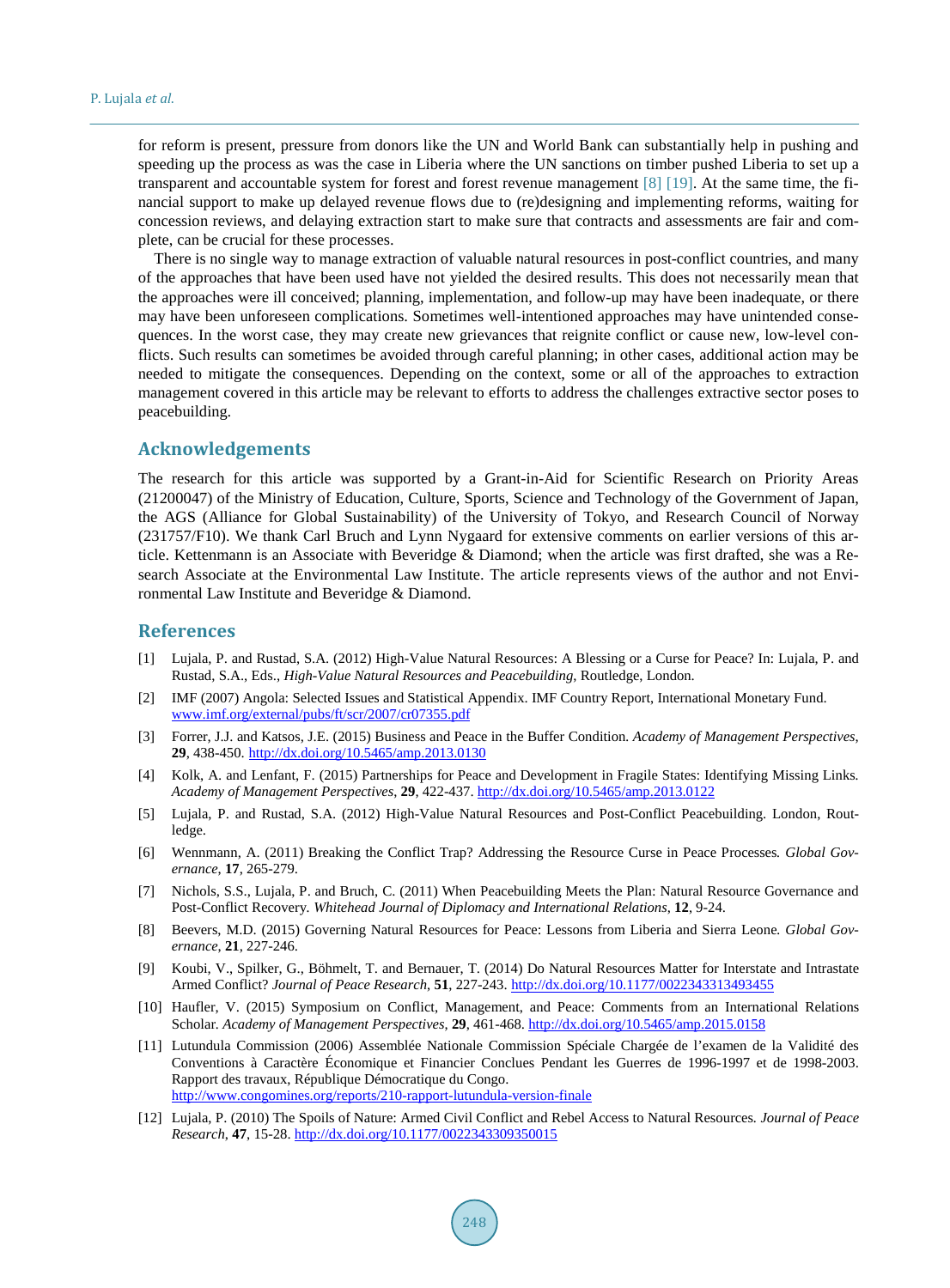- [13] Lujala, P. (2009) Deadly Combat over Natural Resources: Gems, Petroleum, Drugs, and the Severity of Armed Conflict*. Journal of Conflict Resolution*, **53**, 50-71. <http://dx.doi.org/10.1177/0022002708327644>
- <span id="page-10-0"></span>[14] Lujala, P. (2014) Valuable Natural Resources. In: Newman, E. and DeRouen, K., Eds., *Routledge Handbook of Civil Wars*, Routledge, New York.
- <span id="page-10-1"></span>[15] van der Ploeg, F. (2011) Natural Resources: Curse or Blessing? *Journal of Economic Literature*, **49**, 366-420. <http://dx.doi.org/10.1257/jel.49.2.366>
- <span id="page-10-2"></span>[16] Rustad, S.A. and Binningsbø, H.M. (2012) A Price Worth Fighting for? Natural Resources and Conflict Recurrence*. Journal of Peace Research*, **49**, 531-546. <http://dx.doi.org/10.1177/0022343312444942>
- <span id="page-10-3"></span>[17] Rustad, S.A., Lujala, P. and Le Billon, P. (2012) Building or Spoiling Peace? Lessons from the Management of High-Value Natural Resources. In: Lujala, P. and Rustad, S.A., Eds., *High-Value Natural Resources and Peacebuilding*, Routledge, London, 571-622.
- <span id="page-10-4"></span>[18] Le Billon, P. (2012) Contract Renegotiation and Asset Recovery in Post-Conflict Settings. In: Lujala, P. and Rustad, S.A., Eds., *High-Value Natural Resources and Peacebuilding*, Routledge, London.
- <span id="page-10-5"></span>[19] Altman, S.L., Nichols, S.S. and Woods, J.T. (2012) Leveraging High-Value Natural Resources to Restore the Rule of Law: The Role of the Liberia Forest Initiative in Liberia's Transition to Stability. In: Lujala, P. and Rustad, S.A., Eds., *High-Value Natural Resources and Peacebuilding*, Routledge, London, 337-366.
- <span id="page-10-6"></span>[20] Gould, J. and Winters, M. (2012) Petroleum Blues: The Political Economy of Resources and Conflict in Chad. In: Lujala, P. and Rustad, S.A., Eds., *High-Value Natural Resources and Peacebuilding*, Routledge, London.
- <span id="page-10-7"></span>[21] Westermann-Behaylo, M.K., Rehbein, K. and Fort, T. (2015) Enhancing the Concept of Corporate Diplomacy: Encompassing Political Corporate Social Responsibility, International Relations, and Peace through Commerce*. Academy of Management Perspectives*, **29**, 387-404. <http://dx.doi.org/10.5465/amp.2013.0133>
- <span id="page-10-8"></span>[22] Boege, V. and Franks, D. (2012) Reopening and Developing Mines in Post-Conflict Settings: The Challenge of Company-Community Relations. In: Lujala, P. and Rustad, S.A., Eds., *High-Value Natural Resources and Peacebuilding*, Routledge, London.
- <span id="page-10-9"></span>[23] Klein, D. and Joras, U. (2016) Natural Resources and Peacebuilding: What Role for the Private Sector? In: Bruch, C., Muffett, C. and Nichols, S.S., Eds., *Governance*, *Natural Resources*, *and Post-Conflict Peacebuilding*, Routledge, London, in press.
- <span id="page-10-10"></span>[24] Wiig, A. and Kolstad, I. (2011) Assigned Corporate Social Responsibility in a Rentier State: The Case of Angola. In: Lujala, P. and Rustad, S.A., Eds., *High-Value Natural Resources and Peacebuilding*, Routledge, London, 147-154.
- <span id="page-10-11"></span>[25] del Castillo, G. (2014) War-Torn Countries, Natural Resources, Emerging-Power Investors and the UN Development System*. Third World Quarterly*, **35**, 1911-1926. <http://dx.doi.org/10.1080/01436597.2014.971610>
- <span id="page-10-12"></span>[26] Kaul, R., Heuty, A. and Norman, A. (2009) Getting a Better Deal from the Extractive Sector: Concessions Negotiation in Liberia, 2006-2008. A report to the Liberian Reconstruction and Development Committee Office of the President, Republic of Liberia, Revenue Watch Institute. [https://www.opensocietyfoundations.org/sites/default/files/liberia\\_20090302.pdf](https://www.opensocietyfoundations.org/sites/default/files/liberia_20090302.pdf)
- <span id="page-10-13"></span>[27] Ofori, J.J.Y. and Lujala, P. (2015) Illusionary Transparency? Oil Revenues, Information Disclosure, and Transparency*. Society & Natural Resources*, **28**, 1187-1202.<http://dx.doi.org/10.1080/08941920.2015.1024806>
- [28] Epremian, L., Lujala, P. and Bruch, C. (2016) High-Value Natural Resources and Transparency: Accounting for Revenues and Governance. In: *Politics*: *Oxford Research Encyclopedias*, in press. [http://politics.oxfordre.com/view/10.1093/acrefore/9780190228637.001.0001/acrefore-9780190228637-e-21?rskey=O](http://politics.oxfordre.com/view/10.1093/acrefore/9780190228637.001.0001/acrefore-9780190228637-e-21?rskey=OqhqJs&result=23) [qhqJs&result=23](http://politics.oxfordre.com/view/10.1093/acrefore/9780190228637.001.0001/acrefore-9780190228637-e-21?rskey=OqhqJs&result=23)
- <span id="page-10-14"></span>[29] Lujala, P. and Epremian, L. (2016) Transparency and Natural Resource Revenue Management: Empowering the Public with Information? In: Williams, A. and Le Billon, P., Eds., *Corruption*, *Natural Resources and Development*, Edward Elgar Publishing, in press.
- <span id="page-10-15"></span>[30] Le Billon, P. (2014) Natural Resources and Corruption in Post-War Transitions: Matters of Trust*. Third World Quarterly*, **35**, 770-786. <http://dx.doi.org/10.1080/01436597.2014.921429>
- <span id="page-10-16"></span>[31] Sovacool, B.K. and Andrews, N. (2015) Does Transparency Matter? Evaluating the Governance Impacts of the Extractive Industries Transparency Initiative (EITI) in Azerbaijan and Liberia*. Resources Policy*, **45**, 183-192. <http://dx.doi.org/10.1016/j.resourpol.2015.04.003>
- <span id="page-10-17"></span>[32] David-Barrett, E. and Okamura, K. (2016) Norm Diffusion and Reputation: The Rise of the Extractive Industries Transparency Initiative*. Governance*, **29**, 227-246. <http://dx.doi.org/10.1111/gove.12163>
- <span id="page-10-18"></span>[33] EITI (2016) EITI, the Extractive Industries Transparency Initiative. Extractive Industries Transparency Initiative. <https://eiti.org/>
- <span id="page-10-19"></span>[34] EITI (2016) The EITI Standard 2016. EITI International Secretariat. [https://eiti.org/files/english\\_eiti\\_standard\\_0.pdf](https://eiti.org/files/english_eiti_standard_0.pdf)